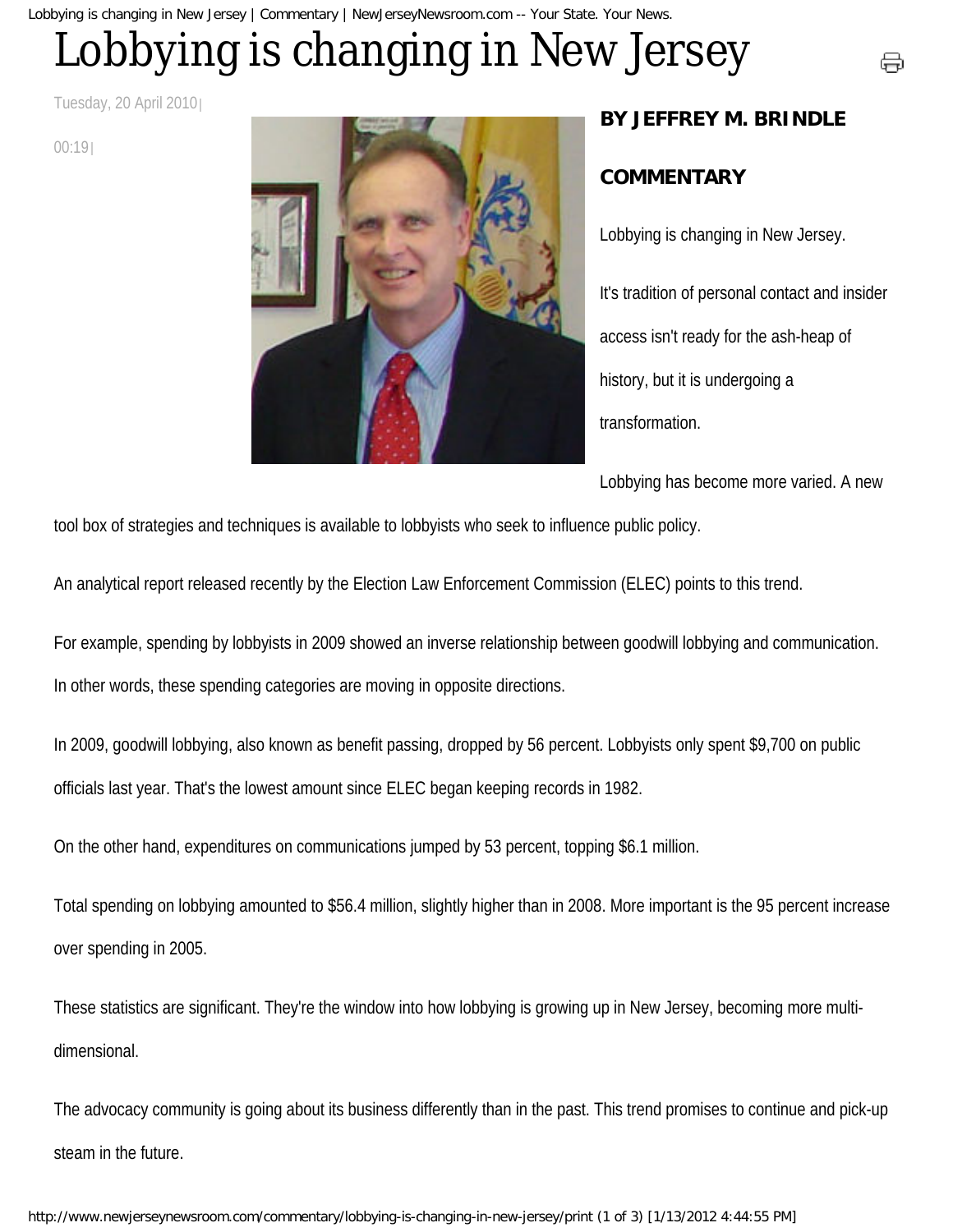So what is in this new tool box?

For one thing, grassroots lobbying. About \$4 million was reported by lobbyists as spending on grassroots lobbying in New Jersey.

Already this year we see an uptick in grassroots lobbying. As the budget appropriations process kicks into high gear, interest groups will use cable TV, radio, and print advertising to mobilize the public on behalf of their issue.

The New Jersey Education Association (NJEA) and Communications Workers of America (CWA) have undertaken such an approach. In this heated budgetary season other interests are sure to follow.

Lobbyists increasingly use the tactics traditionally used by political consultants, blurring the lines between advocacy and political campaigns. In fact, interest groups engage the services of political consultants as part of their offering of full service lobbying.

Important to this broadening scope of lobbying activity is research. Whether communicating directly with a public official, or indirectly through communicating with the public, research is critical.

As in political campaigns, the new lobbyists may engage the services of professional pollsters who can provide survey research important to the development of the grassroots lobbying message.

If grassroots lobbying is to be effective, it must contain a convincing message that shapes the debate. Polling is an important tool in this regard.

Even in traditional direct lobbying of public officials, research is critical. Government in New Jersey has grown, legislators and executive branch officials employ more aides; therefore, the lobbyist must present a cogent argument.

And, it doesn't hurt to have a known expert in the field; an economist, a legislator, or former cabinet member, etc., lend credibility to a position through testifying before a committee or meeting with a public official.

Grassroots lobbying, or issue advocacy is just one of the ways that lobbying in New Jersey is departing from traditional person-to-person goodwill lobbying. Lawyers are increasingly involved in lobbying as are public relations and advertising